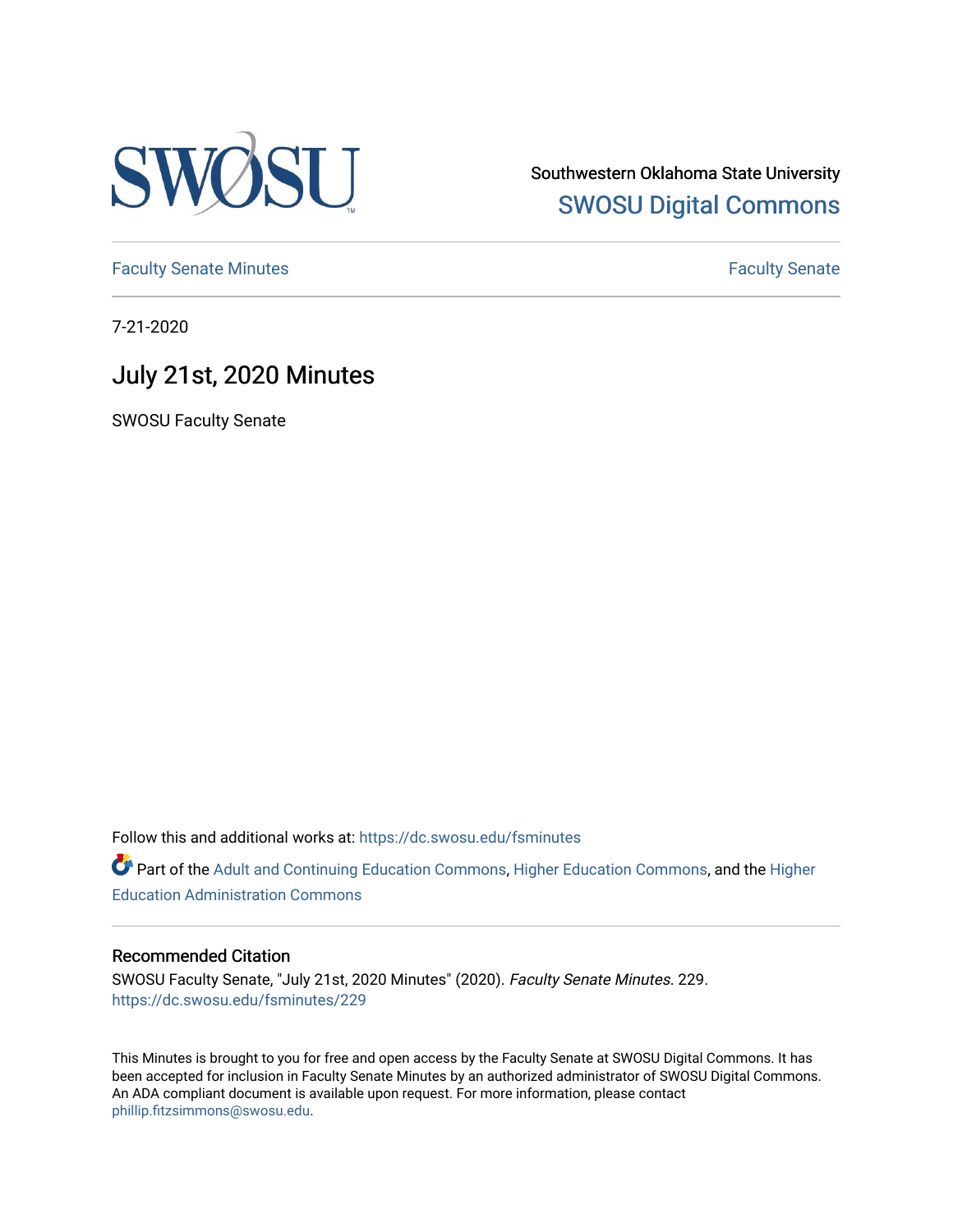# SWOSU Faculty Senate

Tuesday, July 21, 2020, 2:30 p.m. Approved Minutes

- **I. Call to Order:** Faculty Senate President Karen Sweeney called the June meeting of the Faculty Senate to Order at 2:30 via Zoom.
- **II. Establishment of a Quorum:** Jimena Aracena, Lisa Boyles, Sherri Brogdon, Nathan Brooks, Stephen Burgess, Melanie Claborn, Jerry Dunn, Amanda Every, Phillip Fitzsimmons, Swarup Ghosh, Angela Gore, Meri Hix, Sunu Kodumthara, Sharon Lawrence, Alex Lee, Dana Lloyd, Scott Long, Vanessa Nix, Kathy O'Neal, Eric Pritchard, Hank Ramsey, Hardeep Saluja, Tugba Sevin, Tony Stein, Karen Sweeney
- **III. Certification of Substitutes:**
- **IV. Presentation of Visitors:** None
- **V. Approval of Minutes:**
- **VI. Announcements**
	- A.Executive Council & Administrative Council Meeting: None
	- B. Faculty Senate Executive officers meeting with Dr. South July 17, 2020
		- 1. Fall 2020 Schedule:
			- a) Classes will start on the currently scheduled date Monday, August 17. Campus will be closed on Labor Day, Monday, September 7. Fall Break will be cancelled and classes will meet on October 15 and 16. Commencement (delayed from May) will be held on November 20-21 with limited guest participation. Classes will meet as usual on November 23 and 24.
			- b) After Thanksgiving Break, in order to minimize the spread of the virus from potential holiday travel, all classes will transition to virtual. There will be three days of virtual Dead Days, November 30-December 2. Virtual finals will start on Thursday, December 3 and end on Wednesday, December 9.
		- 2. Masks and Shields:
			- a) SWOSU will require facial coverings for students, faculty, visitors, and staff in hallways and classrooms for the fall 2020 semester. Faculty are NOT expected to police the halls. Details of specific types of coverings will be forthcoming. Many courses will feature online sections for those students who do not wish to wear facial coverings. Face shields are expected to be available from SWOSU for faculty.
			- b) It was asked if a student(s) does get COVID what would faculty do to support that student due to the long absence that would occur? It was suggested: perhaps faculty would consider absence make up policies, and content dissemination to encourage student compliance with wearing masks and not attending class if sick, symptomatic, or have been exposed to someone with COVID.
			- c) Faculty are also asked to include in syllabi and enforce: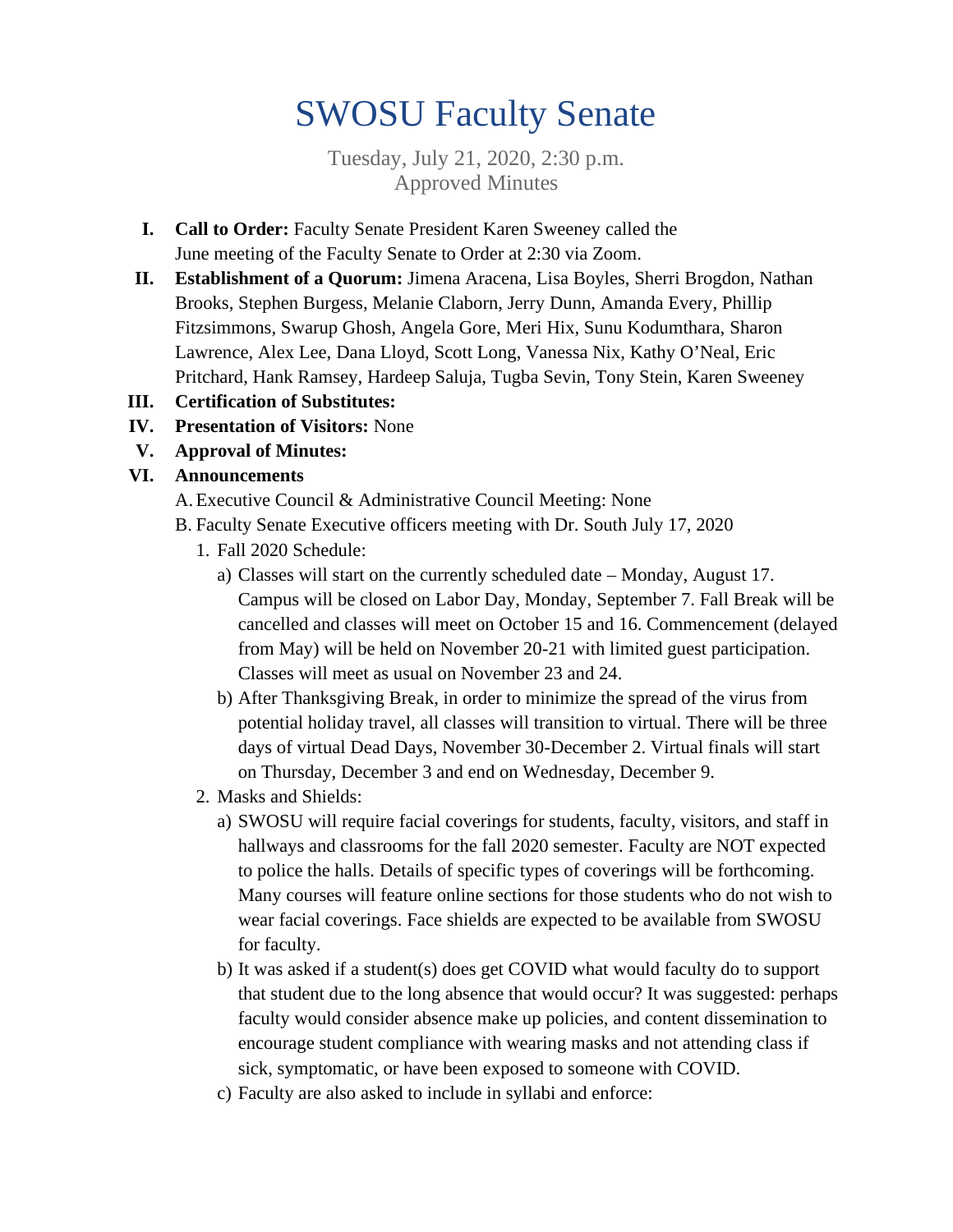- (1) Student must leave the classroom to get a mask if they are not wearing one, they will be available in every building.
- (2) If student continues to break the mask policy they will suffer disciplinary action.
- (3) Students could be removed from face-to-face classes.
- 3. Safety Measures within Classrooms
	- a) Classrooms are being adjusted to maintain at least four feet between students. In some classrooms, clear plastic shields are being placed (upon request) at the front of rooms and in front of podiums. SWOSU will provide hand sanitizer in hallways and classrooms and ask that students use it frequently throughout the day. We will also ask that faculty develop seating charts and track attendance at each class. This will aid preventative measures in the event of a positive case among class members.
	- b) Fill out the Remote Work Request Form if you are not comfortable teaching face-to-face courses in the Fall semester.
		- (1) This form gives you permission but does not obligate you to work from home should you change your mind or find that you do need to be available at times.
		- (2) Medical documentation can consist of a letter from a medical doctor that you have a condition noted by the CDC as placing at risk for COVID. The specific condition does not have to be described. The committee only receives medical information that the applicant has medical documentation that they are at risk. This is then considered by the committee only if there is some question of whether the applicant can carry out their duties remotely.
		- *(3)* In an announcement about Opening for Fall 2020, it was said that faculty members approved for Remote Work would need to get rubrics completed for all courses prior to August 10. This has been revised to: *Faculty who are approved for Remote Work will need to undergo Instructor Training for Online Teaching and for Online Course Development, but NOT to get each course certified.*
		- (4) See attached "Course delivery fall 2020.pdf" which describes 3 course options for faculty
			- (a) A/B and other blended courses
			- (b) Online courses
			- (c) Remote work requests
- 4. Enrollment:
	- a) Currently less than 10% down. If more than 5% down then a budget shortfall may occur. Decisions about what steps would need to be taken to address this would be considered. There is the possibility of additional stimulus funding.
- 5. Mask wearing in dorms: